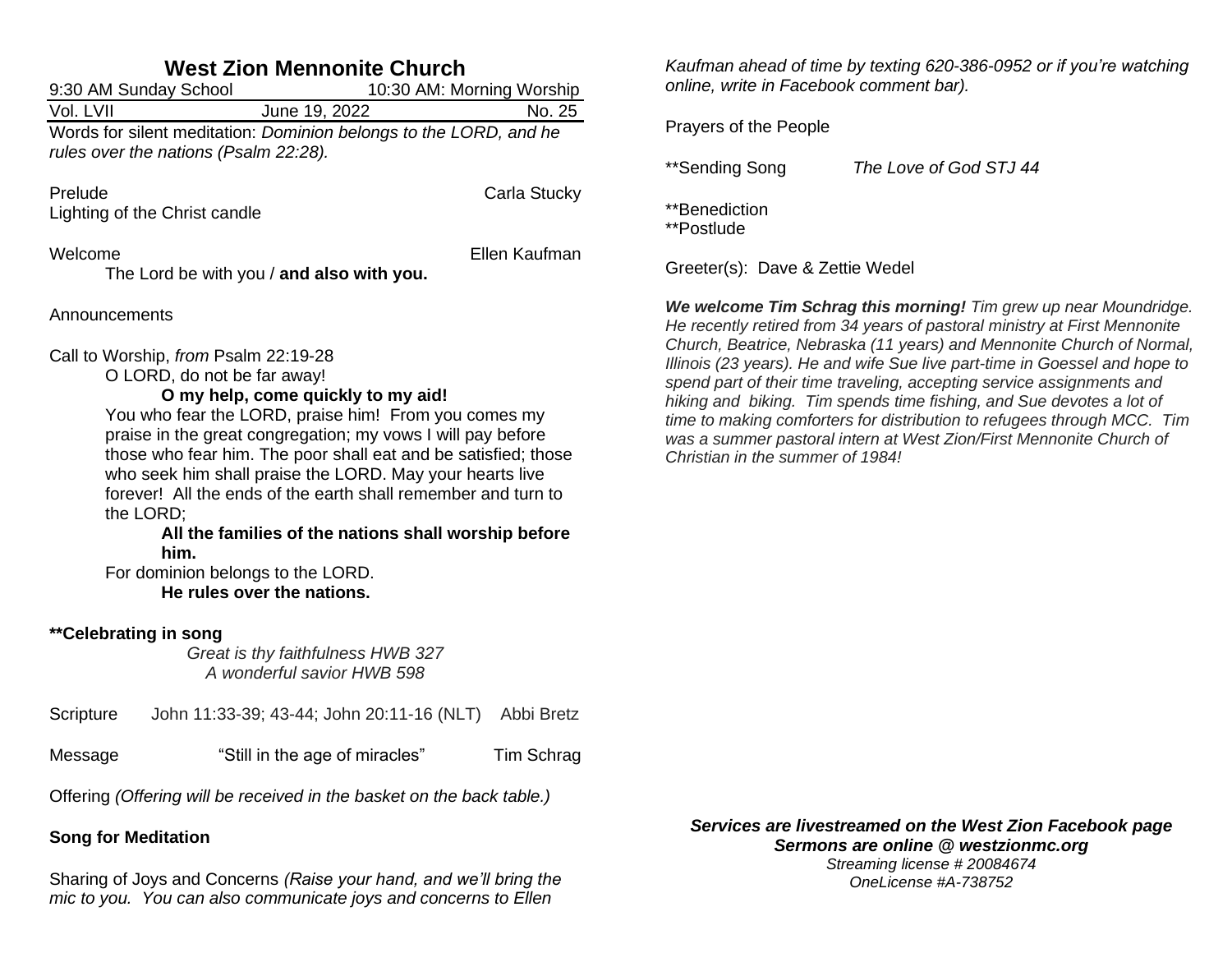# **Sunday, June 26, 2022**

| 10:30 AM: Worship Service          | <b>Accompanist: Donna Stucky</b> |
|------------------------------------|----------------------------------|
| <b>Message: Pastor Brad</b>        | <b>Scripture: Joanna Stucky</b>  |
| <b>Worship Leader: Pastor Brad</b> | Greeter(s): Geneva Wedel         |
| 7:00 pm: Movie night at West Zion  |                                  |

# **Coming Events**

| June 26:        | Celebrate 60 years of playing for Donna Stucky      |  |
|-----------------|-----------------------------------------------------|--|
|                 | Noon FEWZ youth fundraiser meal at Eden Mennonite   |  |
|                 | 7:00 pm: Movie night "I Can Only Imagine"           |  |
| July 1:         | 6:00 pm: Craft night at WZ                          |  |
| July 2-8:       | FEWZ Youth Group to Brownsville, TX                 |  |
| July 13-15:     | Vacation Bible School at West Zion                  |  |
| <b>July 16:</b> | Pool party for VBS kids sponsored by West Zion      |  |
| <b>July 17:</b> | Worship service held outside                        |  |
| <b>July 21:</b> | Poverty Simulation at United Methodist in McPherson |  |
| July 29-31:     | <b>WDC Annual Assembly in Texas</b>                 |  |

**Our Mission**: God calls us into community to worship God and follow Jesus through the power and guidance of the Holy Spirit.

> **Pastor Brad Roth** Pastor's Cell: 620-386-4838 Pastor Brad's email: bradroth@westzionmc.org

> > **Secretary Carla Stucky's hours**: Thursdays 1:00-4:00 pm

> > > Church: 620-345-8143 Carla's cell: 620-386-0414

Church's email: secretary@westzionmc.org Website: www.westzionmc.org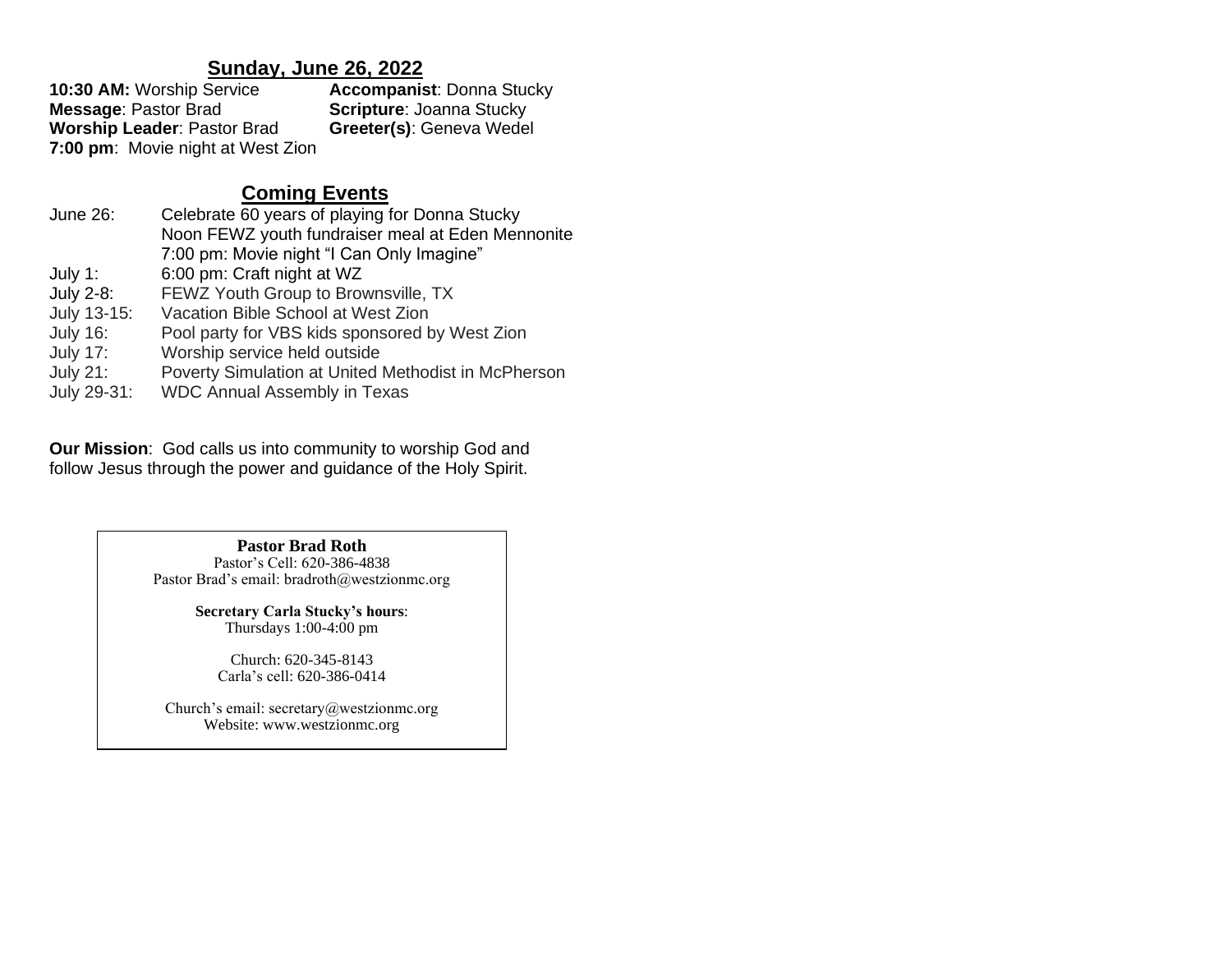## **West Zion Announcements**

Please have all bulletin announcements to the office by Thur. noon.

1**. Pastor Brad and family** are in Illinois through Monday. Please contact one of the deacons (Carla Stucky, Will Kaufman, Sharon Gehring) if you have a pastoral need.

2. Come enjoy a **movie night** at West Zion on Sunday, June 26 at 7:00 pm! The movie "I Can Only Imagine" will be featured in the sanctuary. Popcorn, refreshments, and fellowship will follow downstairs. This movie is rated PG and is an inspiring, true story about the power of forgiveness, based on the life of Bart Millard, lead singer of MercyMe.

3. A **craft night** will be held on Friday, July 1 beginning at 6:00 pm in the basement. Bring any type of craft or fun project you are working on, or just come hang out and visit. See you there!

4. **Larry Loganbill** has asked that we remove his West Zion membership which was affirmed by Church Council on June 15.

5. **Donna Stucky** has been playing piano and organ in our church for 60 years! We will celebrate this 60-year ministry on Sunday, June 26 during worship. You are invited to bring cards to the church or mail to the church at PO Box 758, Moundridge, 67107.

6. All are invited **to Eden Mennonite on Sunday, June 26 following worship at West Zion for a lunch prepared and served by the FEWZ Youth Group.** This will be a fundraiser for their upcoming July 2-8 trip to Brownsville, TX. Led by Derek King and Kristin Kaufman, FEWZ youth will reconnect with youth from Iglesia Menonita del Cordero, whom they met during the previous MC USA Convention. They will also spend time in worship, learning, and fellowship with the Cordero church as well as learn about life at the border. Please keep the group in your prayers.

7. **Moundridge Food Pantry** needs a Board Member from West Zion. We also need volunteers to work the Food Pantry. No experience necessary. It is a great way to be involved in our community! If you are interested or have questions, please contact Emily Regier (785) 341-3627.

8. The **Moundridge Community Blood Drive** is scheduled for June 24, 2022 at 12:00 noon until 6:00 PM at West Zion Mennonite Church. Please enter through the west doors only. For an appointment call 1- 800-733-2767 or visit [www.redcrossblood.org](http://www.redcrossblood.org/) and "Moundridge" for the sponsor code. If you have any questions, call Carol at 620-345- 6774 or email [bczerger@mtelco.net.](mailto:bczerger@mtelco.net) Thank you for your support.

9. **Extra bulletins** from past weeks can be found on a table at the back of the sanctuary.

10. **The WDC Annual Assembly will be held July 29-31, 2022.** This will be a "hybrid" event - some workshops will be only virtual, other parts will be only on-site. Worship and the Delegate Session will be hybrid with people on-site and virtual sharing together. Our on-site venue is Camp Copass, Denton, TX. Geneva Wedel will be attending as our West Zion delegate. More information and registration is open online:<https://mennowdc.org/2022-annual-assembly-registration/>

11. Mark your calendars for **Moundridge community VBS, July 13- 15 at our church!** Kristin Kaufman of Eden is directing. Contact Ellen Kaufman if you would be willing to volunteer in some way.

## **General Announcements**

12. **Life Enrichment returns to Bethel College with the start of the fall 2022 semester** – but it will be *on a different day*. Life Enrichment resumes *Thursday*, Aug. 25, and will be on Thursdays thereafter. Place and time remain the same: Krehbiel Auditorium, 9:30 a.m. See [https://www.bethelks.edu/academics/convocation-lectures/life](https://www.bethelks.edu/academics/convocation-lectures/life-enrichment)[enrichment](https://www.bethelks.edu/academics/convocation-lectures/life-enrichment) for more information, and look for a brochure coming later this summer.

## 13. **Bethel College's Prison Theater Project is currently in**

**process**, with director John McCabe-Juhnke, Bethel students and seven men from the Hutchinson Correctional Facility minimumsecurity East Unit. The public performance at HCF is Friday, July 1, 7 p.m., and the project is looking for an audience! If you'd like to go, contact Offender-Victim Ministries in Newton at 316-283-2038 (Mon.-Thurs.) by June 23.